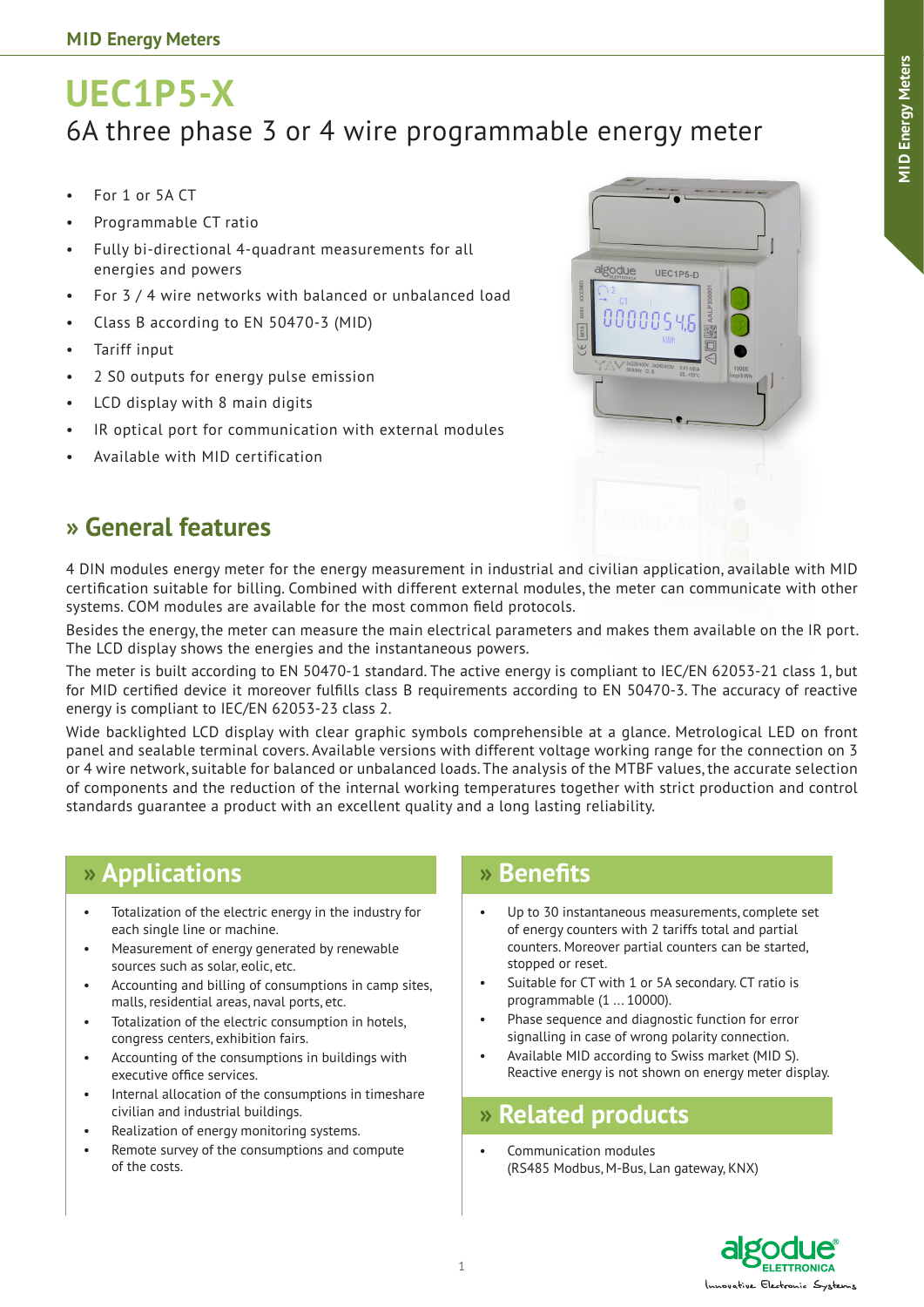### **» Technical features**

#### **Power supply**

- Power supplied from the voltage circuit
- Nominal measurement voltage ±20%
- Max consumption (for each phase): 7.5 VA 0.5 W
- CT burden (for each phase): 0.04 VA
- Nominal frequency: 50/60 Hz

#### **Voltage & frequency**

• Nominal values: A) 3x230/400 V 50 Hz D) 3x230/400 ... 3x240/415 V 50/60 Hz

#### **Current**

- Starting current  $I_n: 2$  mA
- Minimum current  $I_{\text{min}}$ : 10 mA
- Transitional current  $I_{tr}$ : 50 mA
- Reference current  $I_{ref} (I_n)$ : 1 A
- Maximum current  $I_{\text{max}}$ : 6 A

#### **Accuracy**

- Active energy class 1 according to IEC/EN 62053-21 (NO MID)
- Active energy class B according to EN 50470-3 (MID)
- Reactive energy class 2 according to IEC/EN 62053-23

#### **S0 outputs**

- 2 passive optoisolated
- Maximum values:  $250$  V<sub>AC-DC</sub> 100 mA
- Meter constant according to the set CT ratio: 1000 imp/kWh with CT ratio in range 1...4 200 imp/kWh with CT ratio in range 5...24 40 imp/kWh with CT ratio in range 25...124 8 imp/kWh with CT ratio in range 125...624 1 imp/kWh with CT ratio in range 625...3124 0.1 imp/kWh with CT ratio in range 3125...10000 The measuring unit (imp/kWh, imp/kvarh, imp/kVAh) changes according to the assigned counter (kWh, kvarh, kVAh)
- Pulse length: 50 ±2ms

#### **Tariff input**

- Active optoisolated
- Voltage range for tariff 2: 80 ... 276  $V_{AC-DC}$

#### **Metrological LED**

- Meter constant: 10000 imp/kWh
- Pulse length: 10 ±2ms

#### **Environmental conditions**

- Operating temperature: -25°C ... +55°C
- Storage temperature: -25°C ... +75°C
- Humidity: 80% max without condensation
- Protection degree: IP51 frontal part -IP20 terminals

### **» Technical drawing (mm)**





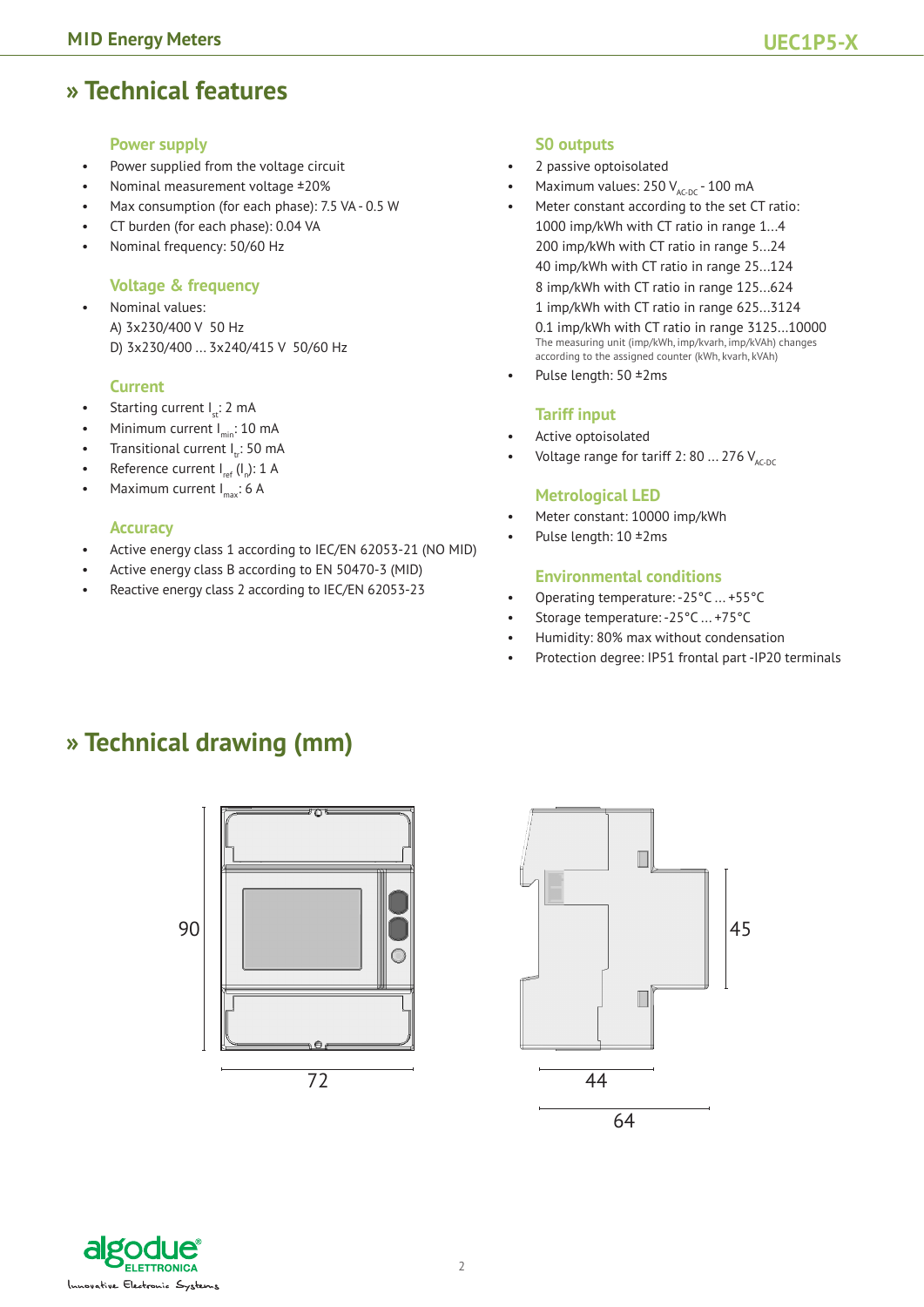# **» Measurements**

|                                                                       | <b>SYMBOL</b>                         | <b>MEASURE UNIT,</b><br><b>VALUE or STATUS</b> | <b>3 WIRE</b><br>SYSTEM SYSTEM | 4 WIRE    | <b>DISPLAY</b> | <b>COM</b><br><b>PORT</b> |
|-----------------------------------------------------------------------|---------------------------------------|------------------------------------------------|--------------------------------|-----------|----------------|---------------------------|
| <b>INSTANTANEOUS VALUES</b>                                           |                                       |                                                |                                |           |                |                           |
| Phase voltage                                                         | $V_{L1-N} - V_{L2-N} - V_{L3-N}$      | V                                              |                                | $\bullet$ |                |                           |
| Line voltage                                                          | $V_{L1-L2} - V_{L2-L3} - V_{L3-L1}$ V |                                                | $\bullet$                      |           |                |                           |
| System voltage                                                        | $\sqrt{\Sigma}$                       | $\vee$                                         |                                |           |                |                           |
| Phase current                                                         | $I_1 - I_2 - I_3$                     | A                                              |                                |           |                |                           |
| Neutral current                                                       | $\mathsf{I}_{\mathsf{N}}$             | A                                              |                                |           |                |                           |
| System current                                                        | $\overline{12}$                       | A                                              | $\bullet$                      |           |                |                           |
| Phase power factor                                                    | $PF_{11} - PF_{12} - PF_{13}$         | $\overline{\phantom{a}}$                       |                                |           |                |                           |
| System power factor                                                   | $PF\Sigma$                            | ٠                                              | $\bullet$                      |           |                |                           |
| Phase apparent power                                                  | $S_{L1} - S_{L2} - S_{L3}$            | <b>VA</b>                                      |                                |           | П              |                           |
| System apparent power                                                 | $S \Sigma$                            | VA                                             | $\bullet$                      |           | П              | Ш                         |
| Phase active power                                                    | $P_{L1} - P_{L2} - P_{L3}$            | W                                              |                                |           | ■              |                           |
| System active power                                                   | $P\Sigma$                             | W                                              | $\bullet$                      |           | ■              | ■                         |
| Phase reactive power                                                  | $Q_{11} - Q_{12} - Q_{13}$            | var                                            |                                |           | П              |                           |
| System reactive power                                                 | $\overline{\text{O}}\Sigma$           | var                                            |                                |           | □              |                           |
| Frequency                                                             | f                                     | Hz                                             |                                |           |                |                           |
| Phase sequence                                                        | CW/CCW                                | $\overline{\phantom{a}}$                       |                                |           |                |                           |
| Power direction                                                       | $\stackrel{\rightarrow}{\leftarrow}$  | $\qquad \qquad \blacksquare$                   |                                |           |                |                           |
| <b>RECORDED DATA</b>                                                  |                                       |                                                |                                |           |                |                           |
| Phase active energy                                                   | $L1 - L2 - L3$                        | Wh                                             |                                | $\bullet$ | □              |                           |
| System active energy                                                  | Σ                                     | Wh                                             |                                |           | П              |                           |
| Phase inductive and capacitive reactive energy                        | $L1 - L2 - L3$                        | varh                                           |                                |           | ■※             | ■                         |
| System inductive and capacitive reactive energy                       | Σ                                     | varh                                           |                                |           | ■※             |                           |
| Phase inductive and capacitive apparent energy                        | $L1 - L2 - L3$                        | VAh                                            |                                |           | ■              | ■                         |
| System inductive and capacitive apparent energy                       | Σ                                     | VAh                                            |                                |           | ■              | ■                         |
| Tariff 1/2 phase active energy                                        | $L1 - L2 - L3$                        | Wh                                             |                                |           | □              |                           |
| Tariff 1/2 system active energy                                       | Σ                                     | Wh                                             | $\bullet$                      | $\bullet$ | П              |                           |
| Tariff 1/2 phase inductive and capacitive reactive energy             | $L1 - L2 - L3$                        | varh                                           |                                |           | ■※             |                           |
| Tariff 1/2 system inductive and capacitive reactive energy            | Σ                                     | varh                                           | $\bullet$                      |           | ■※             |                           |
| Tariff 1/2 phase inductive and capacitive apparent energy             | $L1 - L2 - L3$                        | VAh                                            |                                |           | □              | П                         |
| Tariff 1/2 system inductive and capacitive apparent energy            | Σ                                     | VAh                                            |                                |           | □              | ■                         |
| Resettable partial energy counters                                    | Σ                                     | Wh, varh, VAh                                  |                                |           | ■※             |                           |
| Energy balance                                                        | Σ                                     | Wh, varh, VAh                                  | $\bullet$                      |           | ■※             | П                         |
| <b>OTHER INFORMATION</b>                                              |                                       |                                                |                                |           |                |                           |
| Present tariff                                                        | T                                     | 1/2                                            |                                |           |                |                           |
| Secondary values                                                      | <b>SEC</b>                            | ON/OFF                                         |                                |           | $\bullet$      |                           |
| CT ratio                                                              | <b>CT</b>                             | Set value                                      |                                |           |                |                           |
| Undervoltage/overvoltage                                              | VOL, VUL                              | ON/OFF                                         |                                |           |                |                           |
| Undercurrent/overcurrent                                              | IOL, IUL                              | ON/OFF                                         |                                |           |                |                           |
| Frequency out of range                                                | fout                                  | ON/OFF                                         |                                |           |                |                           |
| Partial counters                                                      | <b>PAR</b>                            | START/STOP                                     |                                |           | $\bullet$      |                           |
| S0 output status                                                      | $\sqrt{1}$                            | Active                                         |                                |           |                |                           |
| LEGEND:<br>$\bullet$ = Available $\blacksquare$ = Bidirectional value |                                       | $\div$ = varh not available for MID S meter    |                                |           |                |                           |